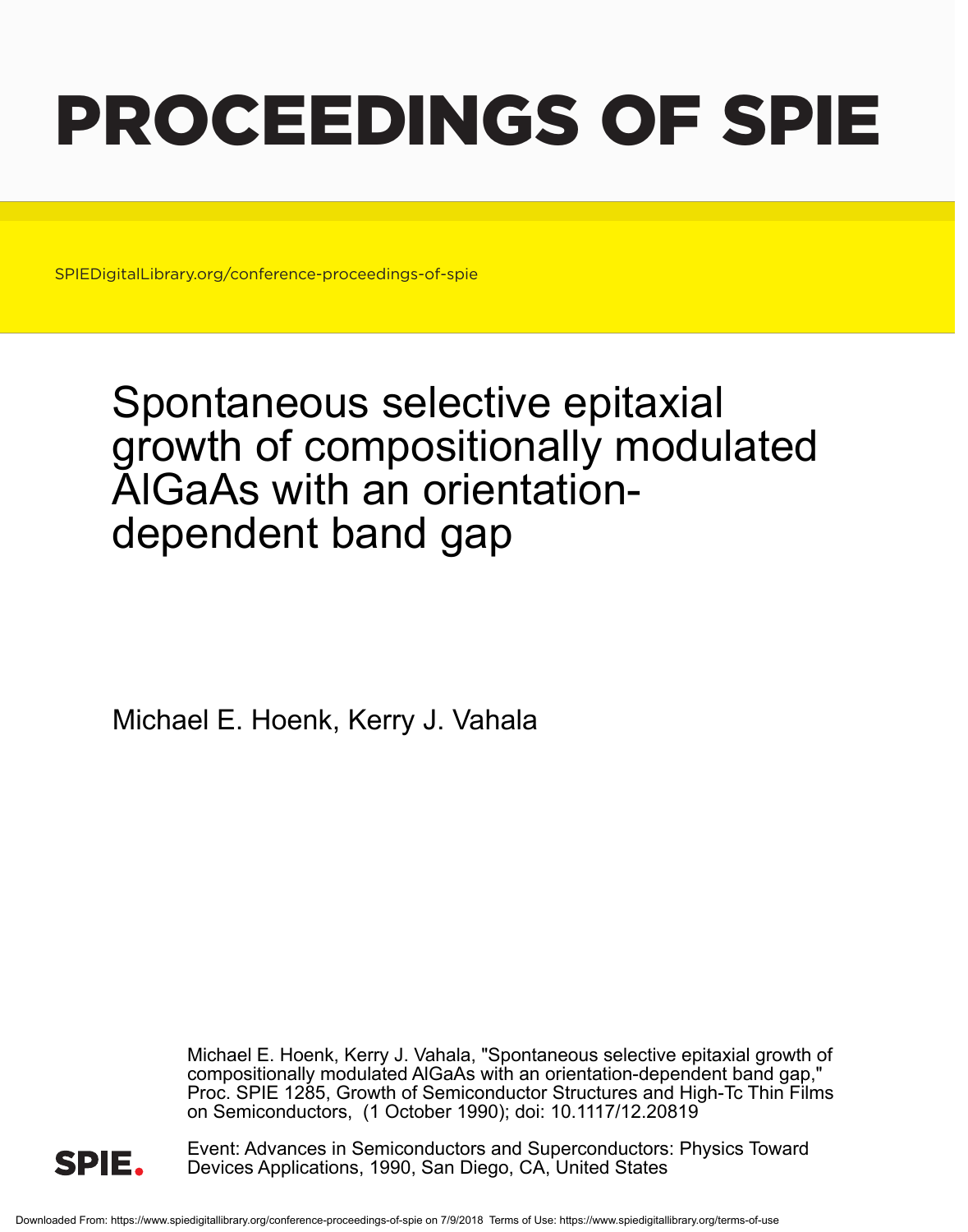# Spontaneous selective epitaxial growth of compositionally modulated A1GaAs with an orientation dependent bandgap

Michael E. Hoenk and Kerry J. Vahala

Thomas J. Watson, Sr., Laboratories of Applied Physics California Institute of Technology, 128-95, Pasadena, CA 91125

#### Abstract

We have demonstrated selective epitaxial growth of  $Al_xGa_{1-x}As$ , with an abrupt transition in the bandgap lateral to the growth direction. Spontaneous compositional modulation, with an associated reduction in the effective bandgap, occurs in AlGaAs grown by molecular beam epitaxy on the sides of grooves in a GaAs substrate. The bandgap is observed to be dependent on the groove orientation. Possible mechanisms for the orientation dependent growth are discussed.

## 1 Introduction

In semiconductor crystals, the deBroglie wavelength of an electron is several nanometers in extent. Consequently, quantum size effects dominate the behavior of electrons in structures with one or more dimensions on the nanometer scale. Such structures, fabricated using planar growth technology (e.g., MBE, OMVPE), have found application in a wide range of devices. Fabrication of higher dimensional nanometer scale structures presents an interesting challenge, because of important consequences for devices [1]. There have been a variety of approaches to solving this difficult problem. In situ growth of nanometer scale structures is an attractive alternative, because fabrication is accomplished in a single growth step (including growth of the surrounding heterostructure) , and there is no fabrication induced damage to the structures. Several techniques have been used to fabricate higher dimensional nanometer scale structures in situ [2,3,4,5]. While no technique has emerged which solves all of the problems in nanofabrication, progress has been remarkable, and there are strong indications that useful applications will arise in the near future. For example, stimulated emission was recently demonstrated in quantum wire lasers, using growth on a patterned substrate [2].

In this paper, we present a novel method for the selective growth of nanometer scale structures in situ [6]. The technique is called orientation selective epitaxy (OSE). In sections 2 and 4, experimental data are presented, illustrating the nature of OSE growth on grooves in a (100) GaAs substrate. In section 3, we propose a model for orientation selective epitaxy, and discuss implications of the model.

# 2 Orientation selective epitaxy: Growth in a  $[01\bar{1}]$  groove

In this section, we present the initial observations of orientation selective epitaxy [6]. Cathodoluminescence and transmission electron microscopy are used to analyze the electronic and structural properties of AlGaAs grown in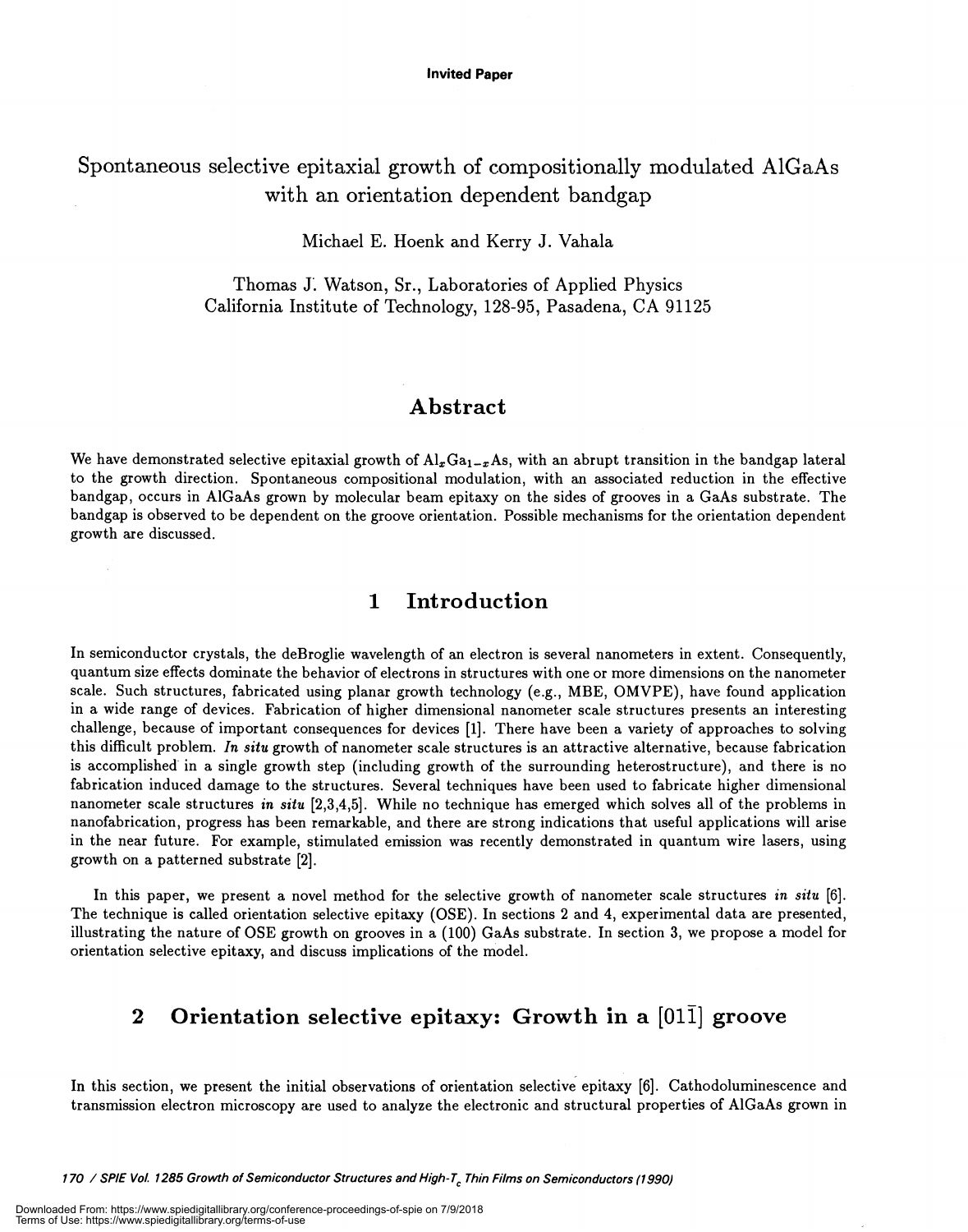grooves on a patterned substrate. We find that AlGaAs grown on the sides of grooves parallel to  $[01\bar{1}]$  contains a superlattice, oriented approximately along the (111)Ga direction.

#### 2.1 Sample preparation: MBE 815

Grooves parallel to the [011] direction were etched into a (100)GaAs substrate, using standard photolithography and wet etching techniques. The etch, using a 3:1:40 mixture of  $H_3PO_4$ :  $H_2O_2$ :  $H_2O$ , produced grooves approximately  $15\mu m$  wide and  $5\mu m$  deep. Growth of the epilayers was done in a Riber 2300 molecular beam epitaxy machine, at a substrate temperature of 600 $^{\circ}C$ . The substrate was rotated at 48 rpm during the growth. The structure of the epilayers is as follows: (1.) 1  $\mu$ m GaAs buffer layer, (2.) 1  $\mu$ m Al<sub>0.25</sub>Ga<sub>0.75</sub>As layer, (3.) 100 Å GaAs quantum well, and (4.) 1000 Å  $Al_{0.25}Ga_{0.75}As$  cap layer. All layers are undoped. Any influence of the quantum well on the luminescence properties of the sample was ruled out by cathodoluminescence measurements on a sample in which the quantum well had been removed with a wet chemical etch. The azimuthal angle of the gallium cell was 33.2°. The azimuthal angle of the aluminum cell was 42.0°. The angular separation of the gallium and aluminum cells, in the projection onto the  $(100)$  plane, was  $65.0^{\circ}$ .

#### 2.2 Cathodoluminescence

Cathodoluminescence scanning electron microscopy [7] reveals a correlation between the facet orientation and the composition of AlGaAs epilayers in the grooves. Figure 1 shows spectrally resolved cathodoluminescence images taken of a cross section of a groove at two different wavelengths. The AlGaAs grown on the sides of the groove luminesces at a different wavelength than A1GaAs grown on other facets in the sample. Cathodoluminescence spectra show that the peak luminescence from the sides of the groove occurs at 7160 A. Compared to the 6670 A luminescence from AlGaAs grown on the bottom of the groove and on the unpatterned (100) substrate, this corresponds to a  $127$  meV reduction in the band gap of material grown on the sides of the groove. Spectra taken from points near the boundary between the side and bottom facets of the groove show two distinct emission peaks, indicating that the band gap changes abruptly at the interface. The spatial resolution of cathodoluminescence, which is on the order of a micron in GaAs, is insufficient to determine the length scale on which the compositional transition takes place. In order to determine this, transmission electron microscopy was performed on a cross section of a groove.

#### 2.3 Transmission electron microscopy

Using transmission electron microscopy, we were able to study the variation of aluminum concentration in the groove, with a spatial resolution of approximately 10 Å [8]. The sample was prepared for cross sectional transmission electron microscopy using the standard techniques of mechanical thinning and argon ion milling. Dark field imaging of the sample was done with a Philips EM430 transmission electron microscope, using the (200) diffracted beam. We observe quasi-periodic modulation in the composition of A1GaAs grown on the side of the groove (figure 2). The compositional modulation occurs in the side facets of the groove, which are misoriented (111)Ga facets. Within the limits of experimental error, the modulation occurs along the [111] direction. The layers are not perfectly straight, nor is the modulation perfectly periodic. The period of the compositional modulation is approximately 70  $\AA$ . On the the adjacent (811) and (411) facets, the AlGaAs composition is observed to be uniform. At the interface between these facets and the (111) facet, we observe an abrupt transition from uniform to compositionally modulated AlGaAs (figure 3). This compositional modulation is unique, because it occurs selectively on the side facets of the groove, and the abrupt termination at the facet boundary constitutes a heterojunction lateral to the growth direction. Henceforth, this structure will be referred to as an orientation selective epitaxy superlattice, or OSE superlattice.

The period of the OSE superlattice is not correlated with the period of rotation of the substrate. From measurements of the growth rate and the substrate rotation rate, approximately 3-5 Å of AlGaAs were deposited in the time required for one rotation of the sample holder, depending on the facet orientation. This is approximately the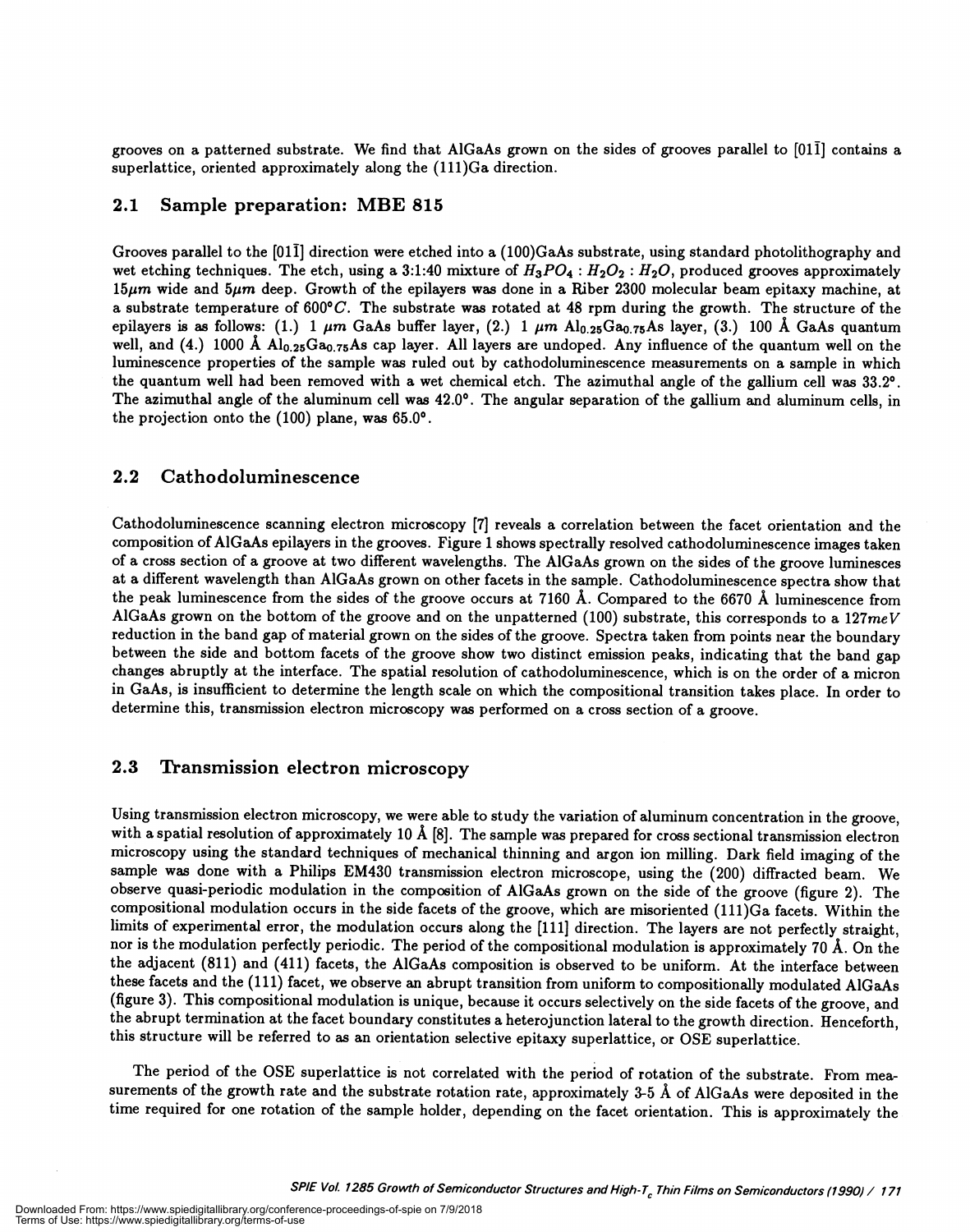

Figure 1: Spectrally resolved cathodoluminescence micrographs of a cross section of a groove in sample MBE 815. The substrate is in the bottom part of each micrograph, and the A1GaAs layers form a narrow band on top of the substrate, following the contour of the groove. Micrograph 'a' shows A1GaAs luminescence at 6700 A, and micrograph 'b' shows AlGaAs luminescence at 7000 A. The AlGaAs on the sides of the groove luminesces at a longer wavelength than A1GaAs grown on other surface orientations, indicating that the composition of AlGaAs depends on the facet orientation.



Figure 2: Dark field transmission electron micrograph showing the cross section of A1GaAs grown on the side facet of a groove, using the (200) reflection. The quasi-periodic contrast corresponds to an OSE superlattice (see text), with a period of 70 Å. The  $[111]$  direction is vertical in the micrograph.



Figure 3: Dark field transmission electron micrograph of a cross section of the groove, showing the interface between the side and bottom facets. The left half of the micrograph shows AlGaAs grown on the bottom of the groove. The right half, in which compositional modulation is seen along the  $[111]$  direction, shows A1GaAs grown on the side of the groove. The compositional modulation terminates abruptly at the facet interface.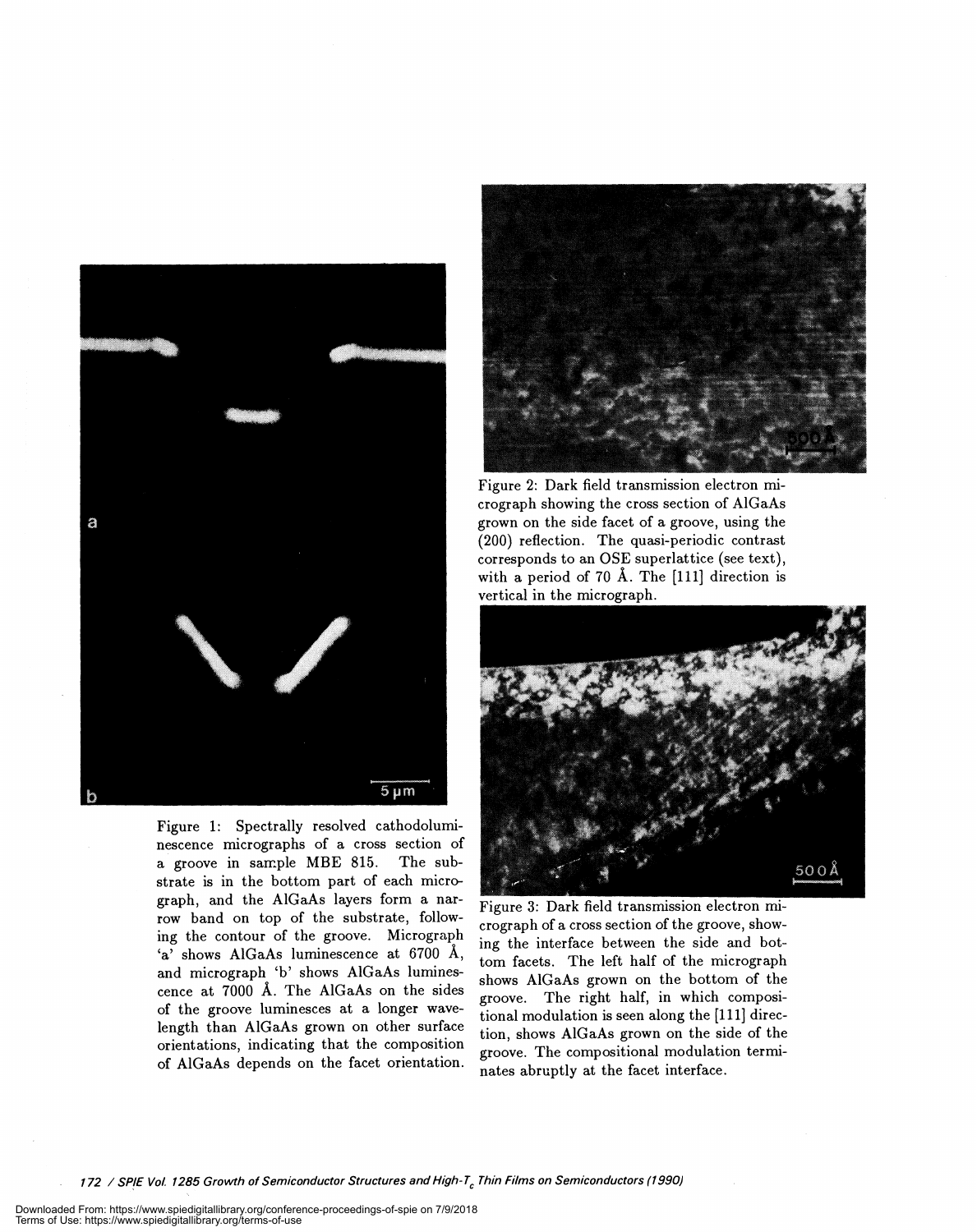thickness of a single monolayer of growth. The significance of the correspondence between the monolayer growth time and the period of rotation will be discussed in section 3.

Transmission electron microscopy was done on another growth to verify the existence of a superlattice on the sides of  $[01\bar{1}]$  grooves. The growth was done under the same conditions as were described above, and the results confirm the observations presented in this paper. In this sample, images of the substrate-epilayer interface show that the superlattice is inclined with respect to the growth direction by a few degrees. The modulation was associated with a reduction in the band gap observed by cathodoluminescence. Transmission electron microscopy of a sample grown at  $700^{\circ}$ C did not reveal compositional modulation. This indicates that orientation selective epitaxy is sensitive to the growth conditions, as well as the facet orientation.

#### 2.4 Determination of the OSE superlattice parameters

The shifts in the cathodoluminescence emission from the sides of grooves are associated with the presence of the OSE superlattice, observed by transmission electron microscopy. Other groups have found a similar reduction of the effective bandgap due to compositional modulation in an alloy [9,10,11,12], indicating that the cathodoluminescence data are consistent with the existence of the OSE superlattice. However, a red shift in the luminescence peak is also consistent with a reduction in the average aluminum concentration, which could occur due to surface migration of Ga during growth [13]. In order to determine the average aluminum concentration in the OSE superlattice, a zinc diffusion was used to disorder the compositional modulation. The sample was sealed in an evacuated quartz ampoule with ZnAs<sub>2</sub> powder, and placed in a 650 °C furnace for one hour. Following the diffusion, cathodoluminescence spectra taken at 77K showed that the emission peak occurred at 6920 Å throughout the sample. A similar diffusion, done at 600 °C for one hour, resulted in only partial disordering of the compositional modulation. This indicates that the average aluminum concentration in the OSE superlattice is the same as the aluminum concentration in the uniform alloy grown on the unpatterned (100) substrate, and the shift in the cathodoluminescence peak is caused by compositional modulation about the nominal aluminum concentration,  $x \approx 0.25$ .

The transmission electron micrographs do not give quantitative information about the modulation amplitude in the OSE superlattice. Given the Zn diffusion results of section 2.4, we can infer from the cathodoluminescence data that the average aluminum concentration is 0.25, with a minimum concentration less than or equal to 0.17. This upper limit is not an accurate estimate, because the observed period of the OSE superlattice, 70  $\AA$ , indicates that the position of the luminescence peak will be strongly influenced by quantum size effects. A first order calculation, based on a Kronig Penney model of the potential, indicates that the minimum aluminum concentration in the superlattice is less than 0.1, and the amplitude of the modulation in aluminum concentration is larger than 0.3.

#### 2.5 Discussion

Previous observations of spontaneous compositional modulation and ordering in AlGaAs have been limited to growth on (110) and (100) GaAs substrates [14,15,16]. In all cases, the modulation was observed to occur along the growth direction. Our observation of compositional modulation occurring spontaneously in growth on a (111) surface is new for the  $\text{Al}_x\text{Ga}_{1-x}$  As alloy.

The OSE superlattice bears some similarity to tilted superlattices grown on vicinal substrates [5,17]. However, there are several significant differences between tilted superlattices and OSE superlattices. First, the direction of growth is different. Second, the growth of tilted superlattices requires the use of alternating beam growth, which involves periodic shuttering of atomic and molecular fluxes. Finally, the OSE superlattice is grown selectively on particular facets in the grooves, whereas tilted superlattices are grown on planar vicinal substrates. Despite these differences, the mechanisms responsible for alloy segregation in the two cases may be similar. This is discussed in section 3.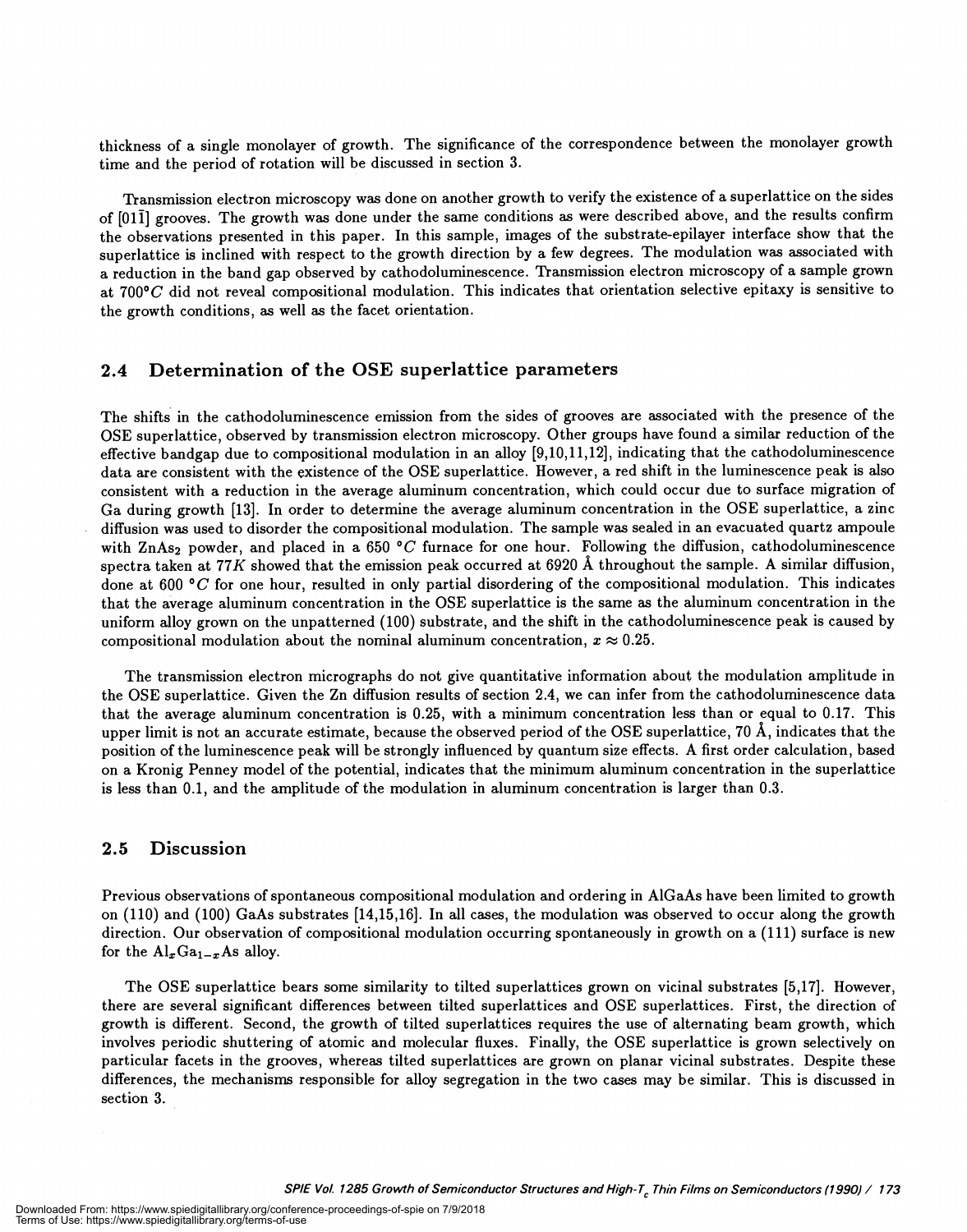The spatially abrupt change in composition, from uniform A1GaAs to an OSE superlattice, effectively forms a heterojunction lateral to the growth direction. This is the first such structure which occurs spontaneously during the growth. These results suggest that growth on a patterned substrate may be useful for the in situ growth of higher dimensional nanometer scale structures. In the following sections, the phenomenon of orientation selective epitaxy is considered in more detail.

# 3 Model for orientation selective epitaxy

In this section, a model for orientation selective epitaxy will be discussed. The model considers the geometry of the MBE growth chamber and the effect of substrate rotation on the group III fluxes, but does not taken into account several phenomena which affect the detailed dependence of the composition on surface orientation (e.g., the effects of chemistry, surface reconstruction, and bond geometry for different facets). It will be shown that there is a connection between orientation selective epitaxy and the growth of tilted superlattices by migration enhanced epitaxy [17]. This connection is based on the effect of the surface orientation in a patterned substrate on the fluxes of molecules arriving at the surface. The implications of the model will be discussed, and related to the experiments presented in this paper.

#### 3.1 Growth of A1GaAs with time dependent fluxes

In section 2.5, the similarity between OSE superlattices and tilted superlattices [17] was mentioned. Tilted superlattices are grown on vicinal surfaces, using alternate deposition of a fraction of a monolayer of GaAs and a fraction of a monolayer of AlAs to create modulation of the AlGaAs composition in the growth plane. In-plane compositional modulation occurs when nucleation and growth takes place via addition of atoms to steps in the surface (i.e., growth by step flow). Growth by step flow is promoted by alternate deposition of the group III and group V elements, in order to take advantage of enhanced surface migration of gallium and aluminum in the absence of an arsenic flux.

We propose that the OSE superlattices observed in our experiments result from growth by step flow on facets which are inclined with respect to the rotation axis of the substrate. In the next section, we will show how this can occur.

#### 3.2 Orientation selective epitaxy and the OSE superlattice: Selective migration enhanced epitaxy

If the growth proceeds strictly by step flow, the entire growth can be viewed as the propagation of individual steps, and it is the in-plane variation of the composition which determines the spatial dependence of the composition in the resulting crystal. In this section, we will discuss the effect of substrate rotation on the in-plane composition in growth by MBE on a patterned substrate.

For facets which are inclined with respect to the rotation axis, rotation of the substrate results in time dependence of the fluxes. Furthermore, there is a phase difference in the deposition of gallium and aluminum during growth on these facets, due to the angular separation of the effusion cells in the MBE growth chamber. The orientations of the effusion cells for the two experiments are given in sections 2.1 and 4.1. The nominal aluminum fraction was 0.25. Given these parameters, we can calculate the fluxes as a function of time for a given facet orientation. Residual As flux during the group III deposition should not have a significant effect on the formation of an OSE superlattice, because Gaines et al. found that leaving the group V flux on during the group III deposition did not have a measurable effect on the growth of tilted superlattices [17].

Assuming that the growth occurs by step flow, the phase difference in the deposition of gallium and aluminum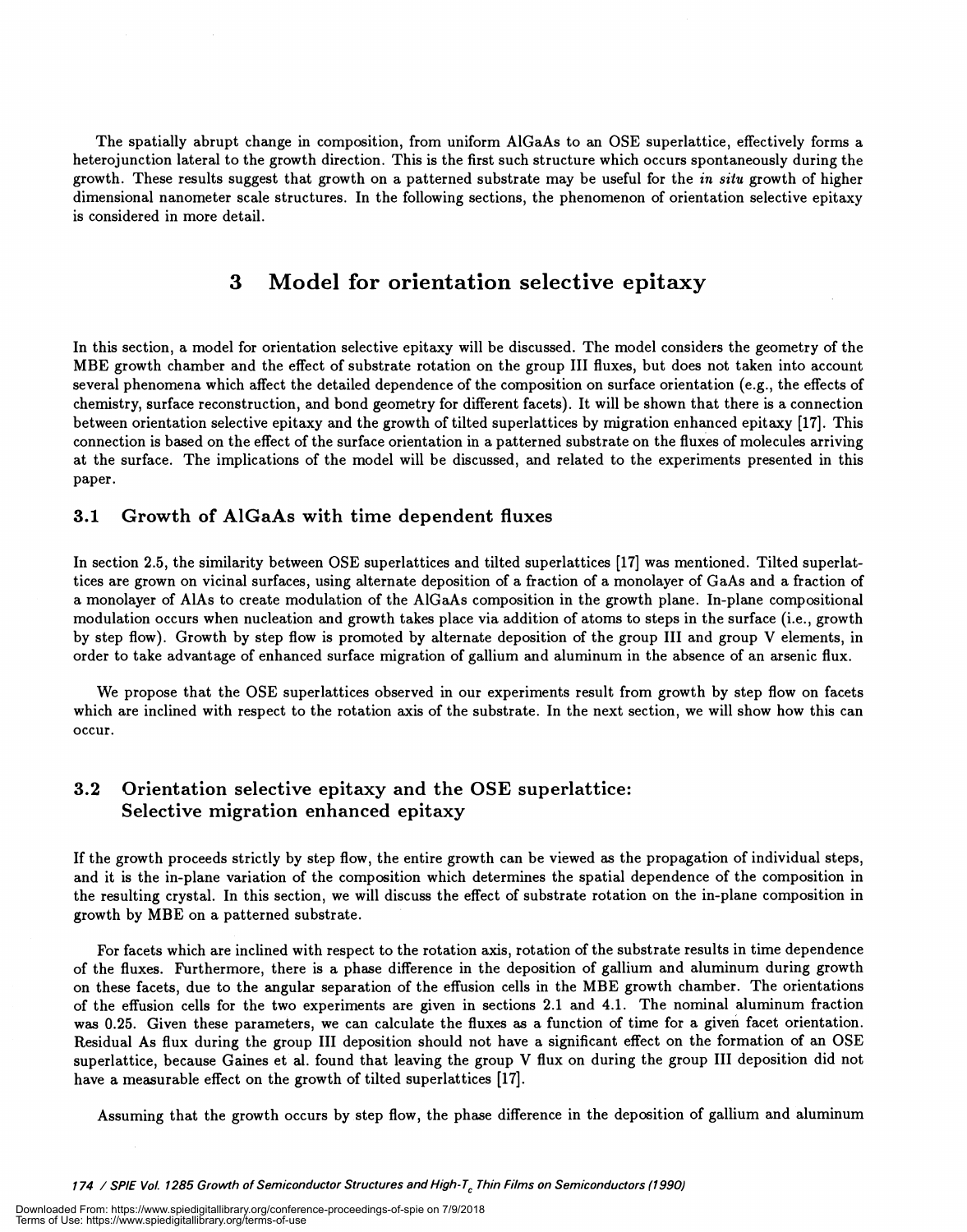will result in a significant in-plane variation of the aluminum fraction. By integrating the fluxes, we can calculate the average aluminum concentration for successive columns of atoms added to a step during the growth of a monolayer, for a given terrace width. Using the parameters in the growths discussed in section 4, we find that, for ideal growth by step flow on a (111) facet, the composition of the layer will have a large in-plane variation, with an amplitude which is nearly independent ofterrace width (see figure 4). For this facet, the aluminum concentration varies by more than 0.5 in the plane of growth, for idealized step flow growth. Stacking of successive layers forms an OSE superlattice. The angle between the OSE superlattice planes and the substrate is determined by the relationship between the rotation rate and the (orientation dependent) monolayer growth rate. The quality of the OSE superlattice is determined by effects not considered by this simple model, such as thermally induced roughness of the step edges and island formation on the terraces.

The expected in-plane variation of the aluminum concentration depends on the relative orientation of the group III effusion cells, the facet orientation, and the orientation of the group V cell. For facets which are not as highly inclined with respect to the (100) surface as the (111) facet, the amplitude of the OSE superlattice would be correspondingly lower. Calculation of the expected amplitude for the (211) facet, for the same conditions used for the (111) facet, gives a composition which varies from 0.18 to 0.33, within a 20 column terrace width. The amplitude may be further reduced, because the smaller modulation of the arsenic flux will reduce the mobility of adatoms on the (211) facet. However, near a local perturbation in the surface orientation, there may be an enhancement of the OSE superlattice in the shadow of the perturbation. This is a possible explanation for the observed enhancement of the compositional modulation in the (211) facet of NSI2, near small (111) facets (see section 4).

#### 3.3 Discussion of the model

To summarize, this model is equivalent to a prescription for selective migration enhanced epitaxy. The time dependence of the fluxes arises from rotation of the substrate during growth, and inclination of the surface with respect to the rotation axis. If the growth occurs by step flow, in-plane variation of the composition can occur on the inclined facets, resulting in the selective growth of a superlattice tilted with respect to the substrate orientation. The amplitude of the compositional modulation, for ideal step flow growth, is determined by the orientation of the surface with respect to the rotation axis, and the geometry of the MBE growth chamber. The angle between the substrate and the superlattice is determined by the relationship between the rotation rate and the (facet dependent) growth rate.

The geometrical dependence of OSE superlattice growth suggests methods for optimization and manipulation. Increasing the angular separation of the group III cells would increase the expected amplitude of the OSE superlattice. The use of larger azimuthal angles for the effusion cells would extend the range of facet orientations which would exhibit an OSE superlattice. The tilt angle of the OSE superlattice could be varied by adjusting the rate of substrate rotation. This suggests a technique for fabricating a two dimensional array of quantum wires. By periodically varying the rotation rate, the OSE superlattice could be sharply bent at regular intervals, in such a way as to provide two dimensional confinement of electrons and holes. More sophisticated variation of the rotation rate might provide a complicated variation of the composition in two dimensions. It should be possible to grow an OSE superlattice on an unpatterned substrate, by tilting the substrate with respect to the rotation axis. Finally, the assumptions of this model are not specific to the growth of A1GaAs on patterned substrates. Therefore, it should be possible to apply this technique to other material systems.

The model implies that the period of the superlattice is related to the terrace width on the patterned substrate. This suggests that it would be interesting to study the dependence of OSE growth on groove orientation. In addition, the superlattice should be tilted with respect to the growth direction. These issues are addressed in section 4.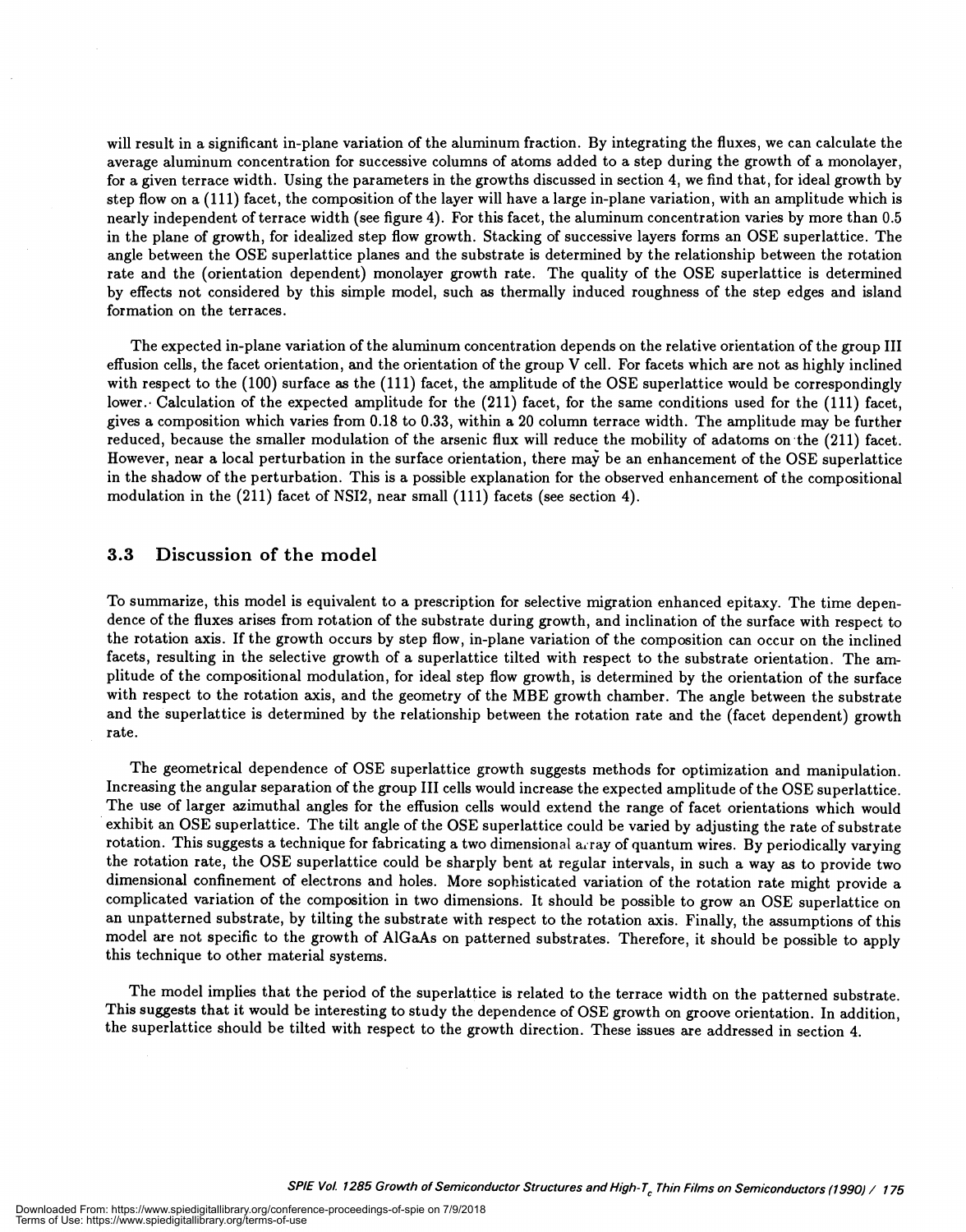

Figure 4: Calculated variation of the composition of columns of atoms added to steps in a (111) facet, with terraces 20 atoms wide, assuming ideal growth by step flow. The growth chamber geometry is described in the text. The aluminum fraction varies by more than 0.5 in the plane of growth.



Figure 5: Plot of the A1GaAs peak as a function of groove orientation, relative to the  $[01\bar{1}]$ groove, for NSI1, NSI2, and NSI3. The circles represent luminescence from the side of the grooves, and the  $'+$  symbols represent luminescence from an additional facet at the top of the groove.

176 / SPIE Vol. 1285 Growth of Semiconductor Structures and High-T<sub>c</sub> Thin Films on Semiconductors (1990)

Downloaded From: https://www.spiedigitallibrary.org/conference-proceedings-of-spie on 7/9/2018 Terms of Use: https://www.spiedigitallibrary.org/terms-of-use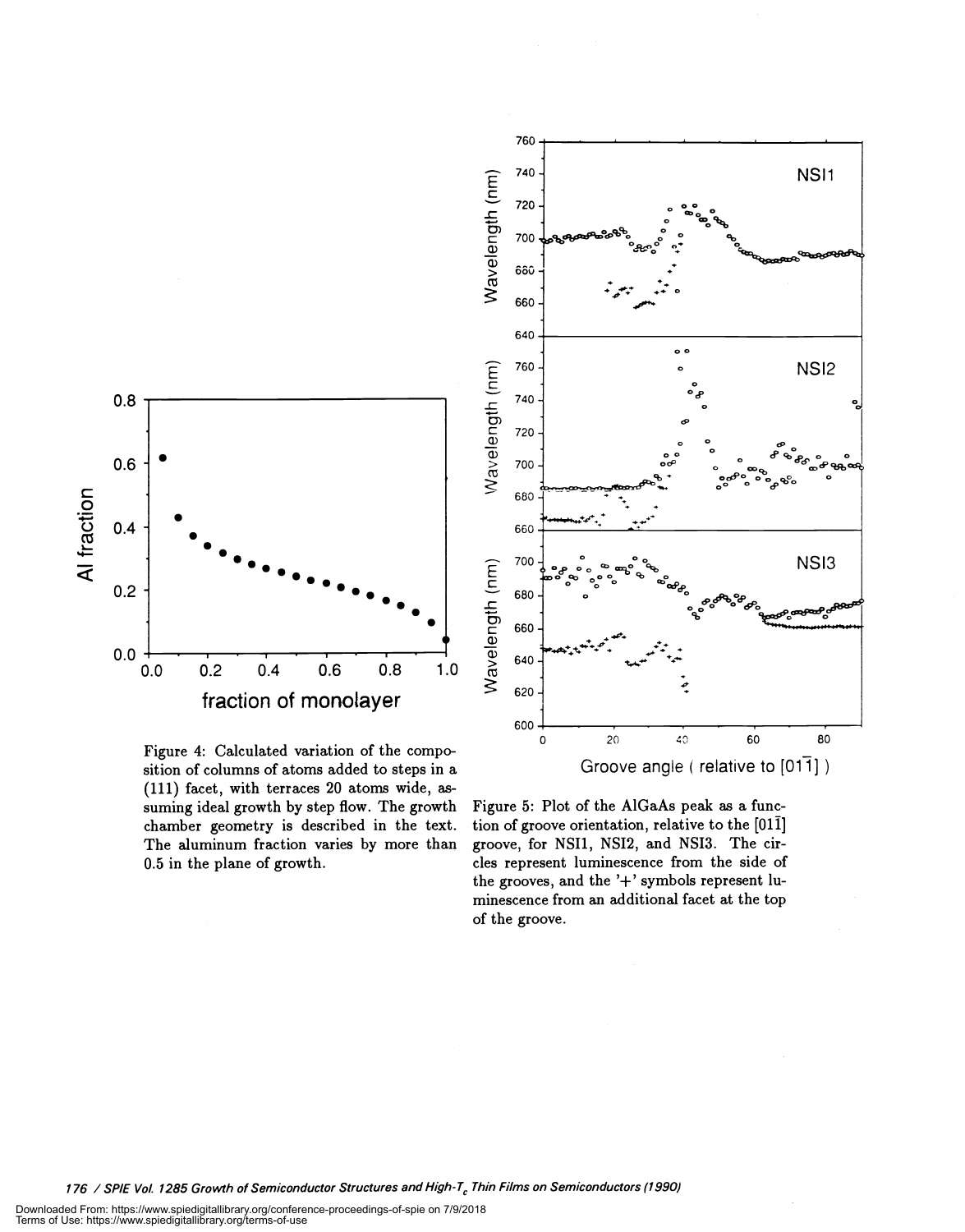# 4 Orientation selective epitaxy: Variation of groove orientation

Three new growths will be discussed in this section, NSI1, NSI2, and NSI3. The geometry and conditions in the growth of MBE 815, discussed in section 2, are most closely duplicated in NSI1. The relative orientations of the effusion cells are similar, the layer thicknesses are the same, and the growth rate has been adjusted so that the ratio of the growth rate to substrate rotation rate is roughly the same as for MBE 815. Measurements on the new samples confirm the results from MBE \$15, and provide additional information on the nature of OSE growth.

#### 4.1 Sample preparation: NSI1, NSI2, and NSI3

In order to study in detail the dependence of orientation selective epitaxy on the groove orientation, we prepared substrates with grooves varying in orientation between [011] and [011]. The substrates were patterned using the same procedure outlined in section 2. Growth of the epilayers was done in a Varian GEN II molecular beam epitaxy machine, with a substrate temperature of  $600^{\circ}C$ . The Al<sub>0.25</sub>Ga<sub>0.75</sub>As growth rate was 0.88  $\mu m/hr$ . The growth of sample NSI1 consists of a 1  $\mu$ m GaAs buffer layer, followed by a 1  $\mu$ m Al<sub>0.25</sub>Ga<sub>0.75</sub>As layer. Samples NSI2 and NSI3 consist of a 0.5  $\mu$ m GaAs buffer layer, followed by 0.5  $\mu$ m Al<sub>0.25</sub>Ga<sub>0.75</sub>As. In these growths, the gallium and aluminum cells were separated by  $\frac{\pi}{4}$ radians, in the projection onto the (100) plane. All layers were undoped.

#### 4.2 Orientation considerations

As the angle of the groove, relative to the [011] groove, changes from  $0^{\circ}$  to  $90^{\circ}$ , the facets exposed by the chemical etch change orientation. The facets which appear depend on the chemical etchant, and on the conditions and duration of the etch. Because selective etches tend to cause pitting of the surface, the etchant which we have chosen is a slow, non-selective etch. The cross section of grooves oriented near 0° and 90° had a flattened 'V' shape, with straight sides and a flat bottom. This is a similar profile to that observed in the growths of section 2. Grooves oriented near 450 had a more rounded profile, with a gradual transition between the side and bottom of the grooves.

The growths exhibit some variation of the surface morphology in the grooves, and in luminescence characteristics. The differences in the morphology of the three samples, and the differences in luminescence characteristics, may be due to variation in either the etch conditions or the MBE growth conditions. Orientation selective epitaxy to the surface profile in the groove, which may in turn depend upon the conditions of the etch. In particular, small misorientations can have a significant effect on the quality of epitaxial growth on a {11O} surface [18]. The etch rate is quite sensitive to the concentration of  $H_2O_2$ , which changes as the etchant ages. Uncertainty in adjusting the substrate temperature and growth rate in MBE may result in variation of the growth conditions for the samples studied.

#### 4.3 Cathodoluminescence: Dependence on surface orientation

We characterized the cathodoluminescence emission as a function of groove angle in the three samples. Cathodoluminescence scanning electron microscopy of these samples reveals a dependence of the peak AlGaAs emission on ure 5. The epitaxial layers luminesce strongly, indicating that the quality of the growth is good. The position of<br>the luminescence peaks are to be compared to the luminescence peak from the unpatterned (100) AlGaAs, which occurs at 669nm for NSI1, 672nm for NSI2, and 663nm for NSI3. Emission from the sides of the grooves is, in general, considerably stronger than emission from the unpatterned (100) AlGaAs epilayers. Red shifts, relative to the luminescence from these unpatterned regions, are observed on the side facets of most groove orientations. The largest shifts, and the strongest luminescence, are observed in the grooves between 40° and 45°. In addition, some grooves exhibit strong blue shifts in NSI3.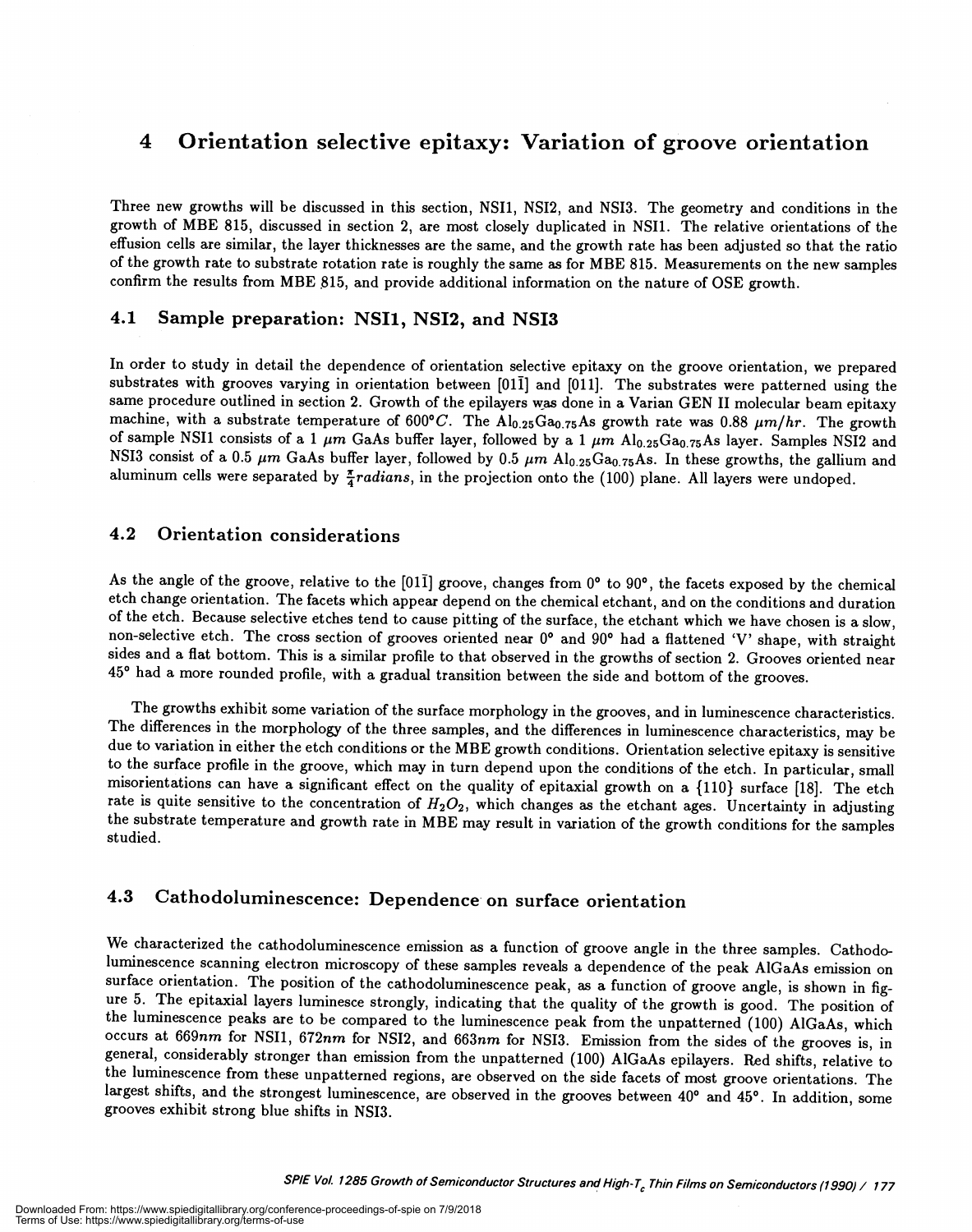For all three samples, the position of the luminescence peak is nearly independent of groove orientation from O' to 20<sup>o</sup>, and from 70<sup>o</sup> to 90<sup>o</sup>. Between 20<sup>o</sup> and 60<sup>o</sup>, the position of the luminescence peak depends on the groove orientation. The samples exhibit different faceting characteristics in this range of angles. Samples NSI1 and N512, in which the faceting is similar, have a similar dependence of the luminescence on groove angle. Sample N513 has both different faceting behavior and different luminescence characteristics.

Monotonic dependence of the bandgap on groove orientation is observed in some ranges of surface orientation. For the side facets, NSI1 shows a shift in the luminescence peak from  $687nm$  in the  $62^{\circ}$  groove, to  $717nm$  in the 48° groove. The surface morphology in this range of groove angles is very good. Similarly, N512 exhibits a dramatic shift in the luminescence peak for grooves between  $50^{\circ}$  and  $45^{\circ}$ . In the  $50^{\circ}$  groove, the peak occurs at  $687nm$ , and in the 45<sup>°</sup> groove, the peak has shifted to 745nm. This represents a difference of 140 meV in the effective bandgap for a mere 5° change in groove angle. Grooves in the range 46°-55° have good surface morphology, but at 45° some faceting is evident.

Sample NSI3 has a much smaller dependence of the luminescence peak on groove angle in this range. As indicated by the lack of faceting characteristic of growth on misoriented (110) surfaces, which was observed in NSI1 and NSI2, this is most likely due to a different groove profile in sample NSI3.

The top facet, which is distinct from the side facet in grooves from  $0^{\circ}$  to approximately  $40^{\circ}$ , also exhibits a strong dependence of the bandgap on groove orientation. Again, NSI1 and N512 are similar, while N513 has markedly different properties. In the 30° groove of NSI1, the top facet has its peak luminescence at 660nm. As the groove angle changes toward 39° , the luminescence peak shifts to 697nm. In N512, from the 27° to the 33° grooves, the luminescence peak shifts from  $662nm$  to  $687nm$ . In NSI3, the top facet first appears in the 41° groove, where it has a luminescence peak at  $621nm$ . Compared to the  $663nm$  peak of AlGaAs grown on unpatterned regions of this sample, this is the strongest blue shift observed in any of the growths. From the 41° to the 35° grooves, the luminescence shifts to  $650nm$ . Between  $35^{\circ}$  and  $25^{\circ}$ , the peak shifts toward  $638nm$ .

Significant scatter in the position of the luminescence peak is associated with rough surfaces and/or faceting in the corresponding grooves. This is the case, for example, for grooves between 25° and 45° in NSI1 and N512, between  $60^{\circ}$  and  $90^{\circ}$  in NSI2, and between  $0^{\circ}$  and  $20^{\circ}$  in NSI3. The origin of different surface morphology of the three samples is discussed in section 4.2. Faceting of growth is particularly important to consider in orientation selective epitaxy. In addition to the dependence of orientation selective epitaxy on the azimuthal angle of the surface normal ( see section 3), the chemistry on different facet orientations may affect the composition, and interfacet diffusion may affect the relative compositions of adjacent areas in the growth. Luminescence from a faceted surface is expected to be dominated by the facets with the lowest bandgap. In our cathodoluminescence measurements, differences in the surface morphology are associated with different luminescence characteristics. This association can be dramatic, as in the case of diagonal facets crossing the sides of the grooves in samples NSI1 and NSI2, for grooves between  $35^{\circ}$  and  $45^{\circ}$ . Such facets can have emission peaks red shifted by as much as 1000 Å, relative to luminescence from AlGaAs grown on the unpatterned (100) substrate.

#### 4.4 Transmission electron microscopy

Transmission electron microscopy was used to look at the composition of the samples NSI1, NSI2, and NSI3. The sample preparation and diffraction conditions are described in section 2.3. Because of considerations of sample preparation and imaging in the microscope, only grooves oriented roughly along the [011] and [010] directions were studied. The results of the TEM measurements confirm the results obtained for MBE 815. Two new results will be discussed in this section.

The side facets of [011] grooves in NSI2 are observed to consist of a wide (211) facet, and a narrow (111) facet next to the bottom of the groove. Strong compositional modulation is observed on the (111) facet, similar to that observed in MBE 815. The (211) facet shows some interesting features, which were mentioned briefly in section 3. Compositional modulation in other samples has been observed to intersect the substrate/epilayer interface, but at a

178 / SPIE Vol. 1285 Growth of Semiconductor Structures and High-T. Thin Films on Semiconductors (1990)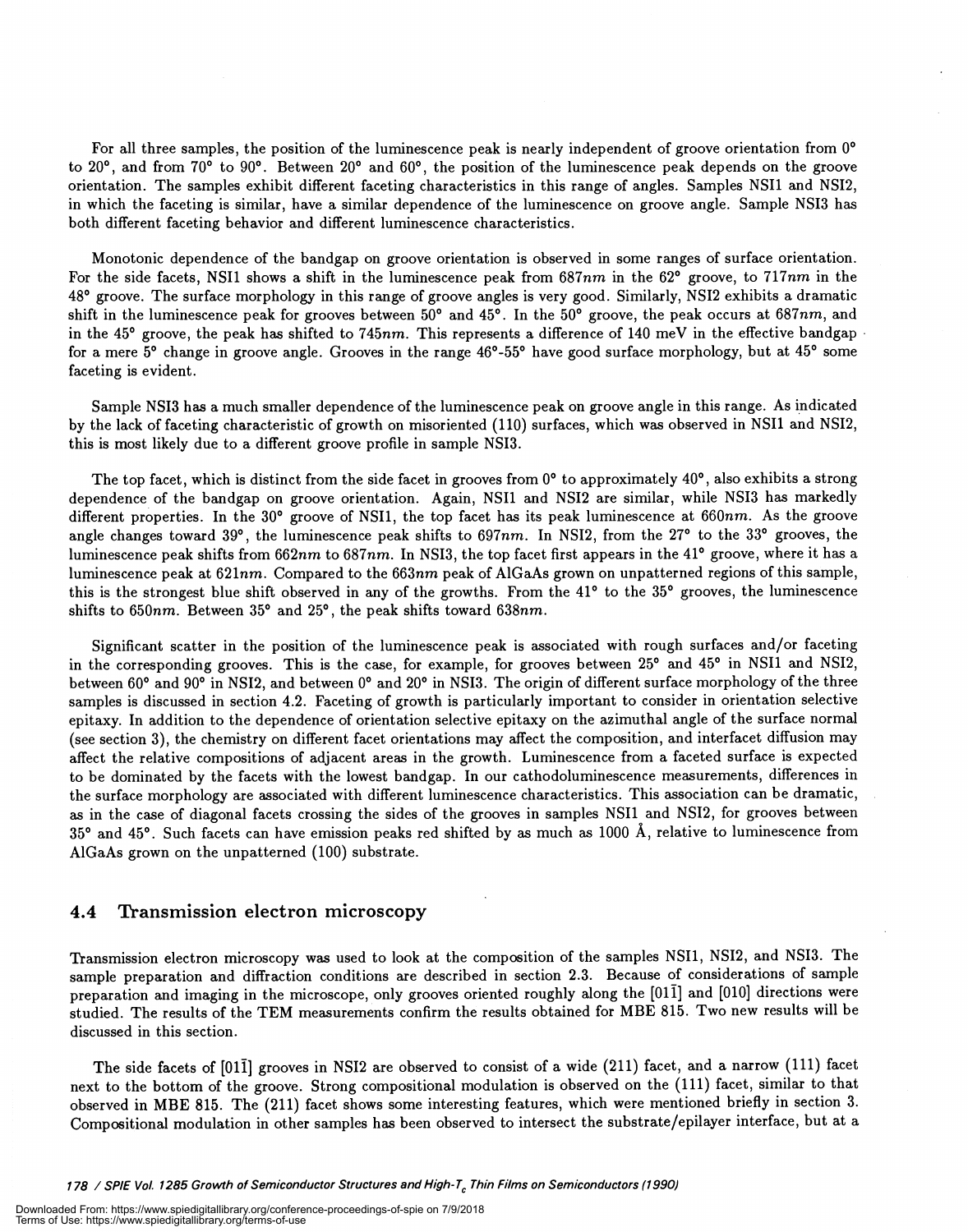relatively shallow angle. In the  $(211)$  facet, there is a  $22^{\circ}$  angle between the planes of compositional modulation and the substrate/epilayer interface (see figure 6). Furthermore, the contrast is observed to be stronger for compositional modulation in the vicinity of small (111) facets in the surface. A possible explanation for this enhancement of the modulation, based on the model discussed in section 3, is that the amplitude of the rotation-induced flux modulation is larger near the (111) facets, due to locally enhanced shadowing of the fluxes.

In the side facet of a groove oriented approximately along [010], we observe quantum wire-like structures with very strong contrast, with a width of approximately 60 A(see figure 7). Narrow bright bands, oriented approximately parallel to the (101) facet, run through the epilayers. The bands are continuous for length scales of up to a micron, and they appear to terminate at perturbations, or small facets, in the substrate/epilayer interface and the surface. The contrast indicates that these bands are aluminum rich, but their origin is unknown. Wire-like structures are observed as an array of Ga-rich and Al-rich layers, which are terminated by the narrow Al-rich layers. The phase between wire structures in adjacent bands is different for different bands. Some of the wire structures exhibit very strong contrast.

In the bottom of the groove, and in AlGaAs grown on unpatterned (100)GaAs, we observe a weak superlattice, which is due to an external modulation of the fluxes. The external modulation is attributed to a small fluctuation in the temperature of the group III effusion cells. The period of the external modulation is short (approximately 25  $\AA$ on the bottom of the groove). One possible explanation for the wire-like structures is superposition of the external modulation and the Al-rich bands discussed in the last paragraph.

#### 4.5 Discussion

In some ranges of angles, the bandgap of A1GaAs exhibits a monotonic shift with respect to groove angle. This suggests that it may be possible to tune the bandgap of AlGaAs grown on a patterned substrate by varying the surface orientation.

Transmission electron micrographs of sample NSI2 show compositional modulation which intersects the substrate at an angle of 22° . While the modulation has been observed to intersect with the substrate in other grooves, this is the largest misorientation between the compositional modulation and the growth plane that we have observed. Misorientation with respect to the growth plane rules out mechanisms for orientation selective epitaxy which would produce modulation along the growth direction. This misorientation is consistent with the model proposed in section 3.

Q uantum wire-like structures were observed in sample NSI3, in a groove oriented approximately along the [010] direction. The structures, which are approximately 60 A in size, are well defined and exhibit strong contrast between the gallium and aluminum rich regions. The formation of these structures is not yet understood.

### 5 Conclusions

The phenomenon of orientation selective epitaxy has been introduced. We have observed the first spontaneous growth of an abrupt heterojunction lateral to the growth direction. The selective growth of OSE superlattices in g on a patterned substrate has been demonstrated to be a function of groove orientation. Dependence of the bandgap of AlGaAs on surface orientation presents a possible tool for bandgap engineering lateral to the growth direction. We have proposed a model for orientation selective epitaxy. Based on the model, we suggested ways to improve and modify OSE structures. The formation of facets in A1GaAs has been found to be associated with compositional variation. TEM micrographs of growth on the (211) facet show a significant misorientation of the OSE superlattice with respect to the substrate orientation, consistent with our model. Finally, we have observed quantum wire-like structures, approximately 60 A in size, in growth on a groove oriented approximately along the [010] direction in a (100) substrate. The existence of quantum wire-like structures on this size scale, with strong, well defined variation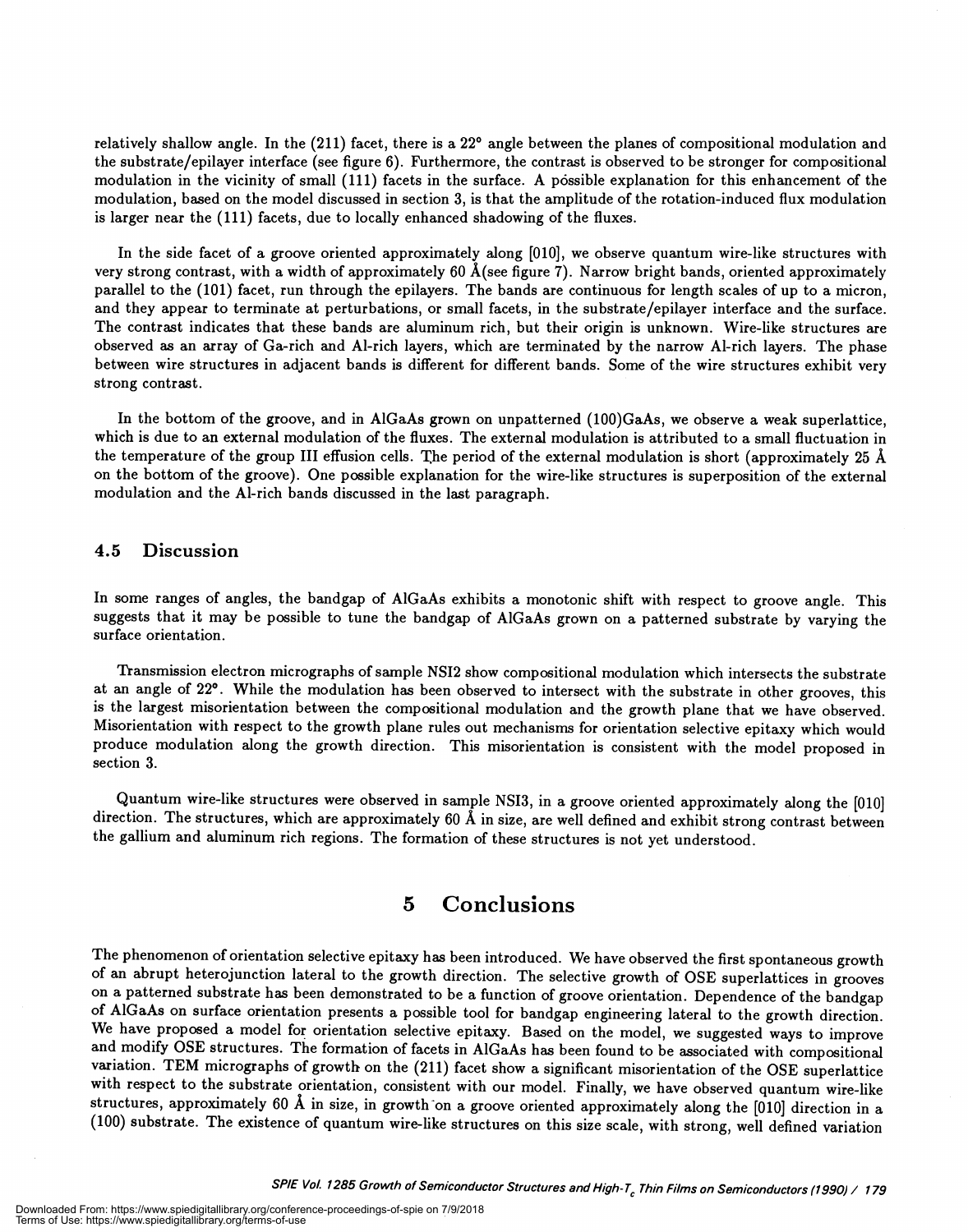

Figure 6: Transmission electron micrograph, taken using the (200)DF condition, of Al-GaAs grown on the  $(211)$  facet of an  $[01\bar{1}]$ groove, in sample NSI2. Compositional modulation in these layers is observed to intersect the substrate at an angle of 22° . The substrate/epilayer interface contains small (111) facets, approximately  $250\mu m$  in length, which are associated with an enhancement in the amplitude of the compositional modulation (see



Figure 7: Transmission electron micrograph, taken using the (200)DF condition, of AlGaAs grown on the side of a [010] groove. Quantum wire-like structures are observed, with a width of approximately 60 A.

180 / SPIE Vol. 1285 Growth of Semiconductor Structures and High-T<sub>c</sub> Thin Films on Semiconductors (1990)